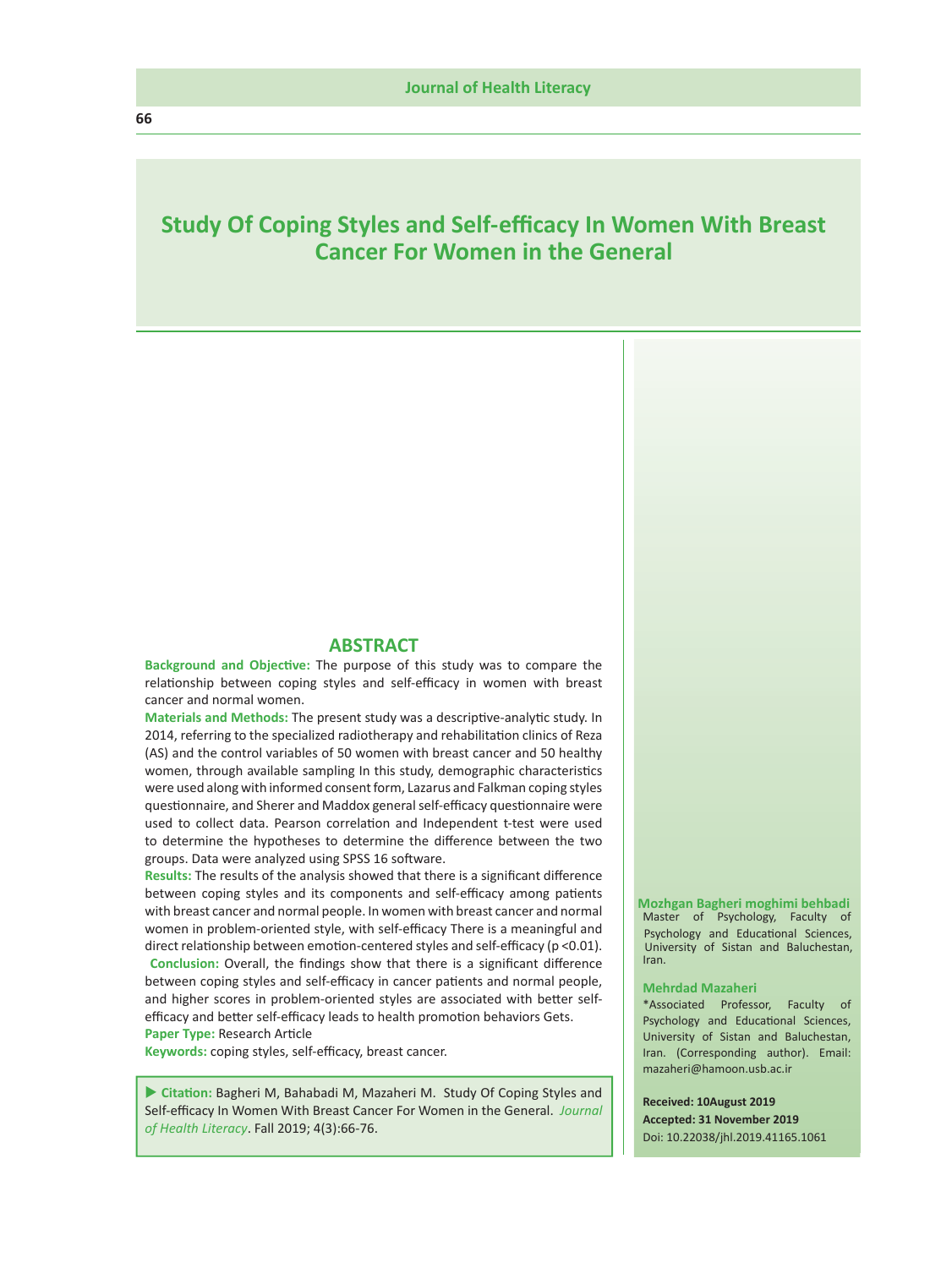## **Introduction**

The importance of women's status in society and their role in the comprehensive development of countries is not unknown to anyone, and knowledge of their health status and factors affecting them can be the basis for appropriate planning and policy making to correct their status (1). Among women, breast cancer is the most prevalent and deadly and emotionally and psychologically influential among other cancers (2). This type of cancer rarely affects men, and if it can be treated in the case of timely diagnosis, the most important risk factor for breast cancer is the patient's female gender (3). Breast cancer has been rarely diagnosed during pregnancy and its incidence is 1 in 300 pregnancies (4). According to the American Cancer Society (2010), breast cancer is one of three types of cancer which has an economic impact of 88 billion \$ (5). According to the Iranian Cancer Institute, breast cancer accounts for 25% of all cancers (6). According to the Centers for Disease Management of the Health Department of the Ministry of Health and Medical Education (2003), 7000 Iranian women are infected each year by this cancer and the second leading cause of death among women is breast cancer (7). Breast cancer accounts for 06% of the total share of life lost (3). The survival rate of breast cancer patients has increased by nearly 15% over the past 5 years and now reaches 90% (8). Survivors of breast cancer make up the largest group of cancer patients (22%) and, these patients need members of the health care team to help them face many evolving challenges in order to live with dignity and respect (9). Complications of this disease include lymphatic edema, weakness, pain and numbness, restriction in motion, shoulder joint, heavy hand sensation, and psychosocial disorders (10) and, in chemotherapy causes problems such as lowering immunity to infection,

wounds to the mouth, hair loss, nausea and vomiting and damage to internal organs (11-13) and, people face feeling trained food disgusting (14) and face these challenges in a variety of ways. Coping styles are a set of behavioral and cognitive responses with the aim of minimizing the pressures of stressful situations (15). Lazaros and Falkman (1984b) describe coping styles as problem-focused and emotion-focused styles: A) Problem-focused style: A skill that focuses on the problem or situation itself and can concentrate the external environment. B) Emotional-focused Style: Focused on controlling emotional distress and it deals with emotions that are related to the situation, not the control of the situation itself, and it is believed that when one assesses chronic illness as a threatening phenomenon, his or her coping efforts begin (16). Lazarus and Falkman (1987) believe that self-efficacy perception is a powerful personal source for coping stress (17). On the other hand, the benefit of self-efficacy in dealing with cancer has been widely demonstrated in research (18, 19). According to Bandura's (2001), selfefficacy is a constructive ability by which human cognitive, social, emotional, and behavioral skills are effectively organized to accomplish different goals. In his view, people's past knowledge, skills and achievements are not good predictors of future performance, rather, people's beliefs about their abilities affect their performance and, there is a clear difference between having different skills and being able to combine them in the appropriate methods to perform tasks in different conditions (20). According to Bandura (2000), people's judgments about their own abilities (self-efficacy) are subordinate to physical states, which in turn are influenced by one's emotional states and overall quality of life in all its dimensions (21). Negative emotions such as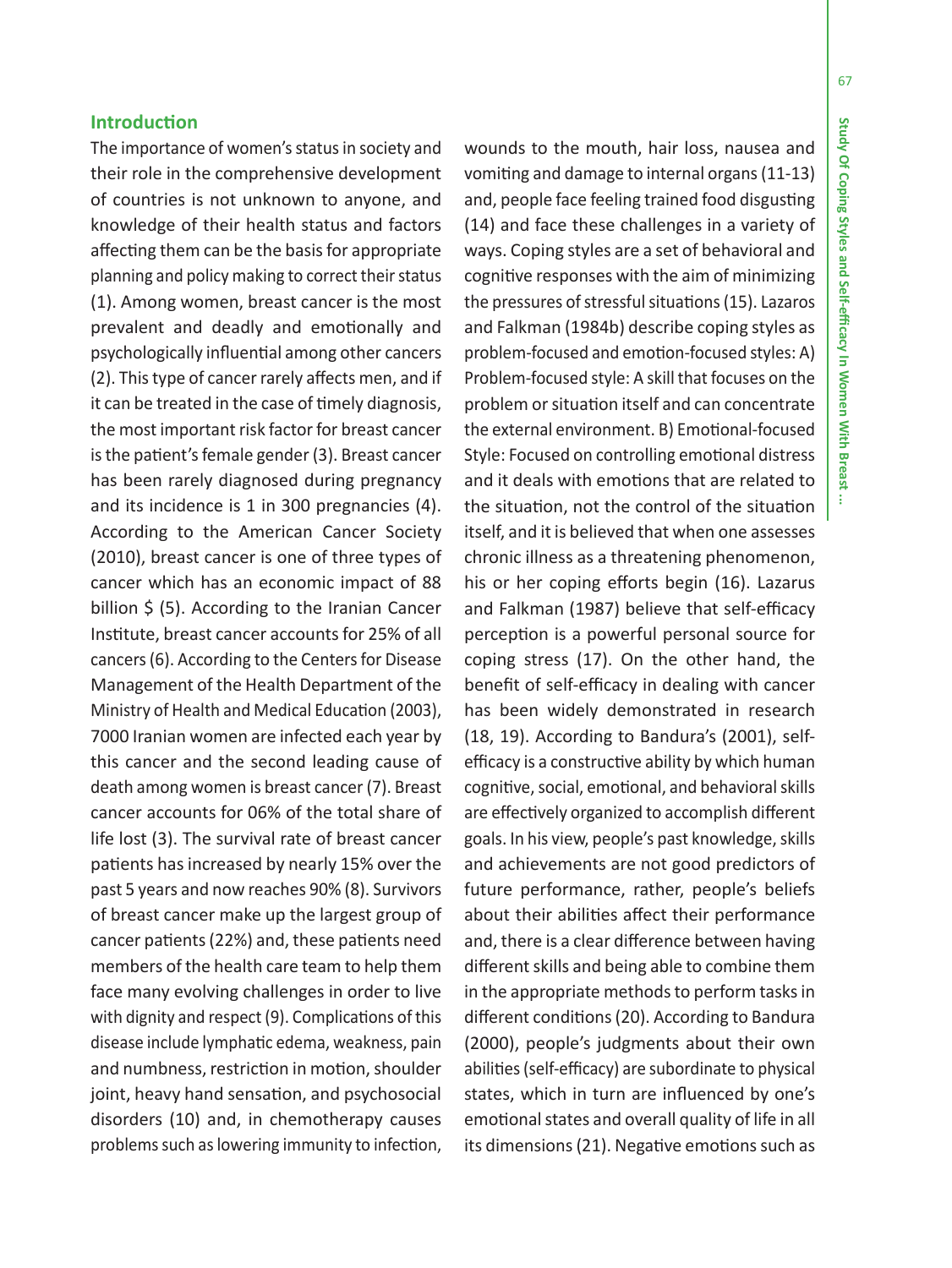fear, anxiety, tension, depression cause people to underestimate their abilities in performing tasks, which is in fact a concept of low self-efficacy and vice versa, low self-efficacy also causes mental states such as fatigue, anger, pain and suffering. Nervous pressure can trigger cancer but is not the cause (22). In this regard, people's responses to stress and negative emotions and, the coping strategies they choose to face them may make people susceptible to disease (including cancer) (23). Numerous studies have shown that negative emotions and stressful events make a person susceptible to cancer by weakening the immune system (24-28).

Self-efficacy has been considered as a key mental resource to help people cope with physical disease. A number of studies indicate that selfefficacy plays an important role in predicting social and functional psychosocial outcomes among people with disabilities. These studies have shown that individuals with a high level of self-efficacy perform better at their ability to cope with stressors and exhibit fewer mental disorders )29, 30(. Self-efficacy is effective in one's emotions and actions as if one believes that one can do something, it more likely to succeed )31(. Research has shown that self-efficacy is an important predictor of people's decisionmaking about health behaviors and can enable one to adopt health-promoting behaviors and quit harmful behaviors )32( Thus, it can be said that self-efficacy is a behavioral understanding that increases the likelihood of adherence to a work plan and health-promoting behaviors )33(. Important aspects of the disease include selfefficacy, a sense of control and involvement in treatment, and active participation of individuals in medical practice which are associated with a number of favorable outcomes, including higher satisfaction, increased adherence to treatment, and positive treatment outcomes

)34(. Nezo et al. (1999) reported that cancer patients who were less able to solve the problem effectively exhibited higher levels of depressive and anxiety symptoms as well as cancer-related problems. In addition, problem solving inability also predicted emotional distress in a sample of breast cancer survivors who underwent surgery between 1 and 13.3 years ago. Thus, according to research, positive attitudes toward coping with mental stress are negatively correlated with emotional distress in adult cancer patients )35(. Some findings have shown that problemfocused coping in controllable situations reduces disease symptoms while emotion-focused coping in uncontrolled situations reduces disease symptoms )36(. Emotion-focused strategies are more commonly used in people with cancer than problem-focused strategies )37-39(. The findings of one study showed that Asian American women with breast cancer believed that their illness was God-given and religious aspects of their relief from illness were more important than receiving health care )40(. Sometimes women view breast cancer diagnosis positively, and this helps them re-evaluate their lives and set new priorities, though it is often stressful and challenging for women to recognize it )41(. The purpose of this study is to determine the difference and relationship between coping styles and self-efficacy in normal women and women with breast cancer.

## **Methods**

The research method of the present study is descriptive-analytical. Available sampling was used in this study. The samples was selected first by referring to Imam Reza Oncology Specialist Clinic and, considering the limited number of people willing to cooperate and considering the controlling variables including 1. Being married, 2. No menopause, 3. Having unilateral mastectomy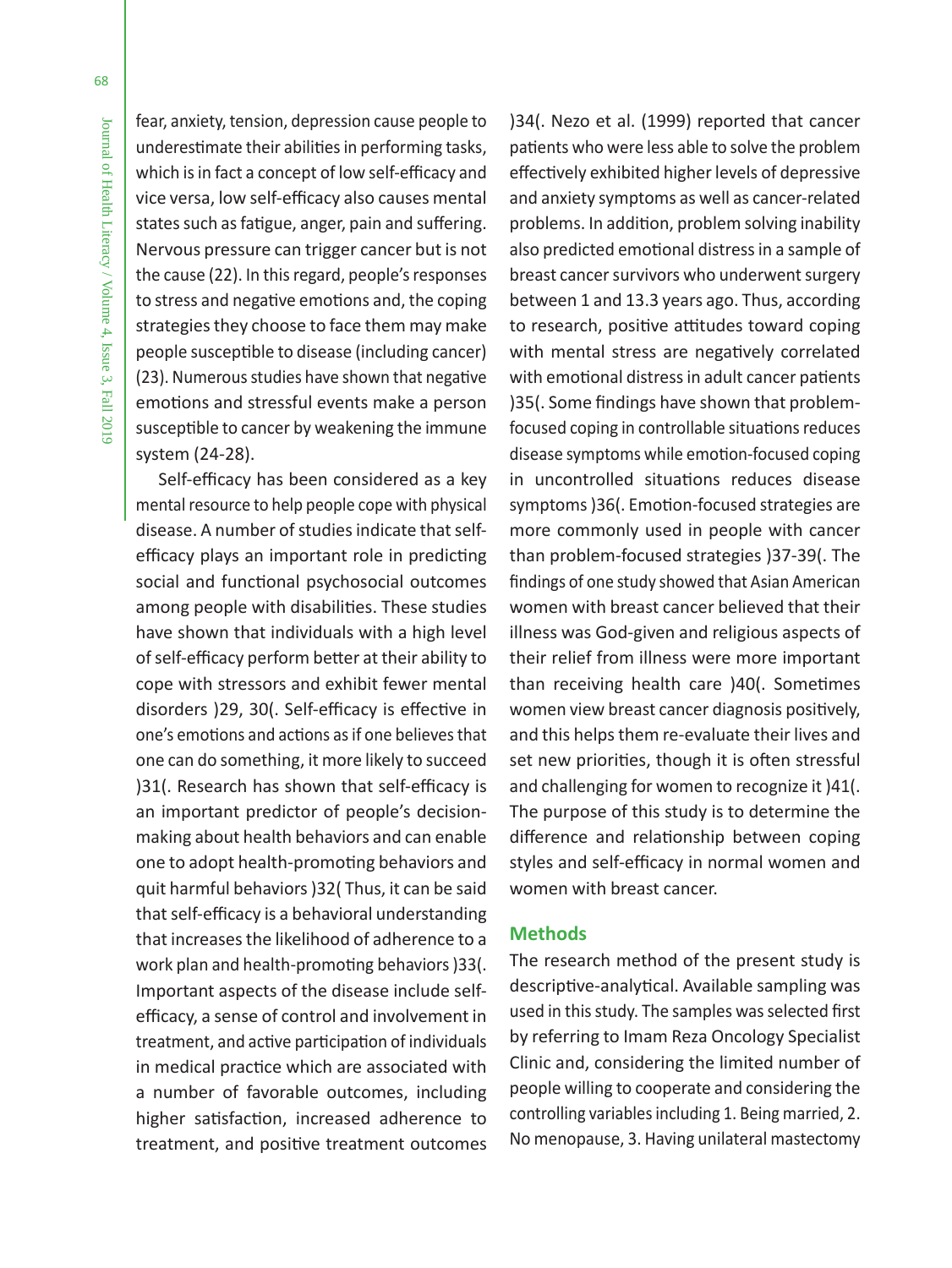69

in female patients, 4. Patients not undergoing chemotherapy, 5. Lack of pregnancy, 50 patients with breast cancer and 50 healthy subjects were considered as the research sample. The research samples consisted of 100 individuals.

## **Research tools:**

Informed consent form: This form was about the consent of the individuals to participate in the research and the description of the research objectives provided to them to complete before and after the research.

Demographic Characteristics: A part of the information was obtained through demographic characteristics including age, gender, education level, mastectomy (breast implant).

Lazarus and Falkman Coping Styles Questionnaire: This questionnaire was developed based on the Lazarus and Falkman Coping Strategies Inventory in 1985. This questionnaire has 66 questions. In Lazarus's coping strategies, the highest score is 100, and it has 8 sub-test. Individuals respond to each item on a four-point Likert scale that illustrates the frequency of each strategy as follows: Zero indicates "not used", one represents " very little used ", two represents "somewhat used", and three denotes "heavily used": and measures the sub-scales according to the these questions: confrontive coping: 7 and 6, 17, 28, 34, 46, distancing: 12, 13, 15, 21, 41, 44, self-control: 10, 14, 35, 43, 54, 62, 63, seeking social support: 8, 18, 22, 31, 42, 45, accepting responsibility: 9, 25, 29, 51, escape-avoidance: 11, 16, 33, 40, 47, 50, 58, 59, planful problem solving 1, 26, 39, 48, 49, 52, positive reappraisal: 20, 23, 30, 36, 38, 56, 60. The individual score on each scale is calculated from the sum of his or her scores on the questions assigned to that scale. The problem-focused part has 4 characteristics: seeking social support, accepting responsibility, planful problem-solving, and positive reappraisal

and the emotion-focued part also includes 4 features of confrontation, distancing, self-control, and escape-avoidance. The reliability of the questionnaire was appropriately diagnosed by testing the internal consistency of the coping measures obtained by the Cronbach's alpha coefficient )42(. Lazarus quoted Arji (2008) reported internal consistency of a = 79% to 66% for each of the coping methods. Cronbach's alpha is 72% for focused coping with emotion and 79% for focused coping with problem )43(. In domestic studies, the reliability of the questionnaire was confirmed and its reliability varied from 0.72 to 0.87 with Cronbach's alpha method )44(.

General Self-efficacy Questionnaire: This questionnaire was designed by Sherer and Maddox (1982) to evaluate general self-efficacy with 17 items. This scale measures the general aspect of people's general self-efficacy. This questionnaire is scored on a 5-point Likert scale. Items 1, 3, 8, 9, 13, 15 are scored on a Likert scale, with scores ranging from 5 to 1, with the remaining items 2 , 4, 5, 6, 7, 10, 11, 12, 14, 16, 17 scores from 1 to 5. Thus, the highest self-efficacy score in this scale is 85 and the lowest score is 17, and the self-efficacy scores is calculated from the sum of scores. Scherer and Maddox (1982) cited the validity calculated from Cronbach's alpha for general self-efficacy at 0.76 )45(. The validity of the questionnaire has also been confirmed in the domestic studies and its reliability of 80% has been reported by researchers such as Barati Bakhtiari in 1997 with Cronbach's alpha )46(. Kerameti and Shahraray reported 85% reliability coefficient using Cronbach's alpha in 2001 )47(. In this study, descriptive statistical indicators (statistics) of percentage, frequency, mean and standard deviation were used to summarize sparse information. Then, Pearson correlation and independent t-test were used for statistical analysis. Data were analyzed by SPSS 16 software.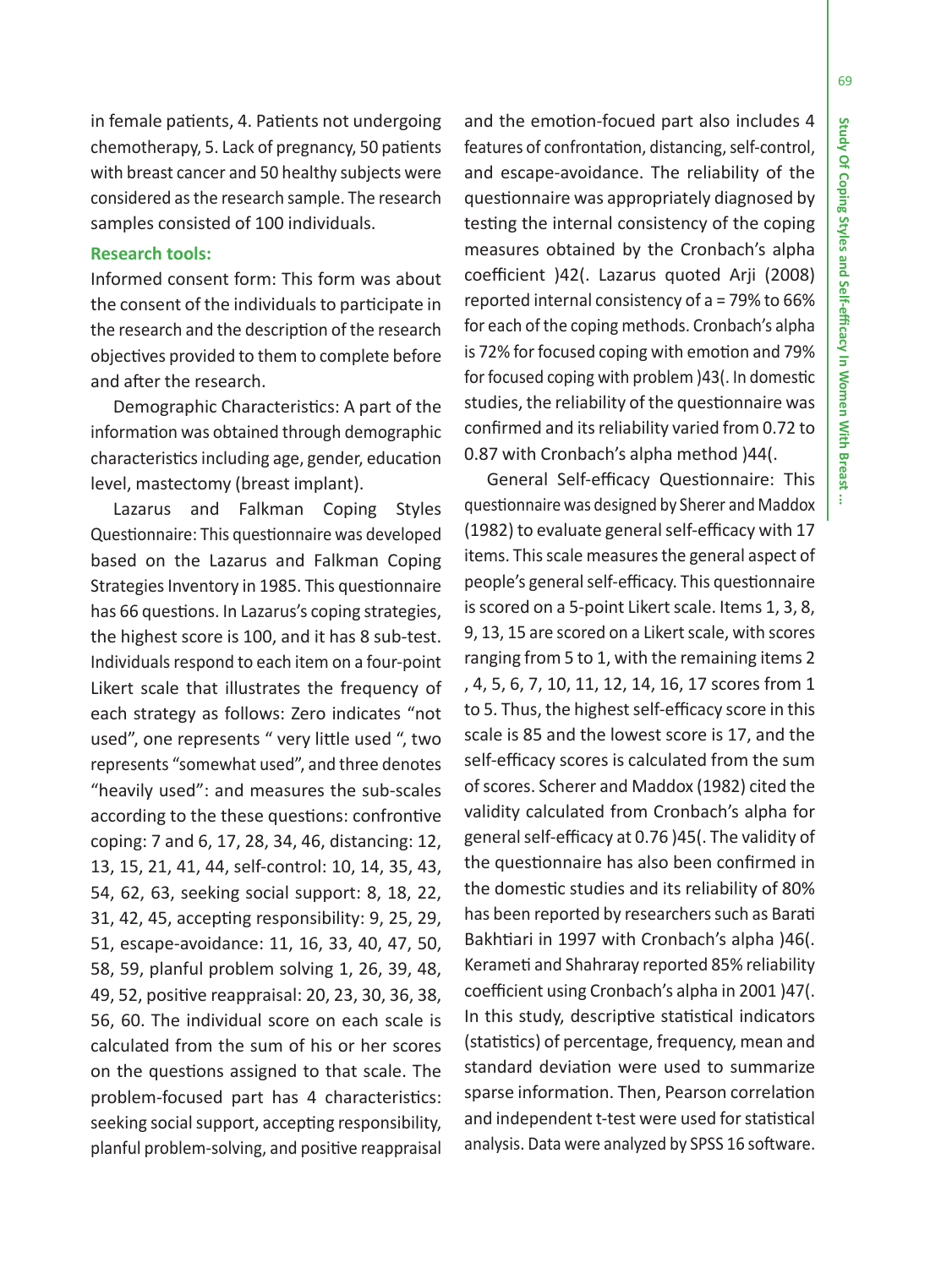Findings: The majority of people with cancer has high school education. The results of Chisquare test also showed that there is no significant difference between two groups of people with cancer and normal people in terms of education level ( $p = 0.05$ ,  $χ$  2 = 0.04 ). In other words, there was no significant difference between the number of people in each study group in the experimental and control groups. Among those with cancer, 70 percent have been housewives and 30 percent are employed. But among ordinary people, 60 percent are housewives and 40 percent are employed. The results of Chi-square test also showed that there was no significant difference between the two groups of people with cancer and the normal people in terms of employment status ( $\chi$ 2 = 1.09), in other words, the number of employed and housewives did not differ significantly between the two groups. According to Table 1, mean and standard deviation of coping styles have been shown in two groups of breast cancer patients and normal subjects. As observed, reappraisal had the highest mean value of 14.82 among women with breast cancer and 16.64 among healthy people and the distancing has the lowest mean value of 6.66 among those with breast cancer and 8.22 in the healthy women. Also, in the comparison of the mean and standard deviation of self-efficacy in the two groups of breast cancer patients and the normal subjects, the mean self-efficacy in the normal subjects is 37.92 and higher than those of breast cancer patients at 33.50 (Table 2). In the present study of coping styles, given the absolute value of the calculated t values and degrees of freedom [98], the t values obtained are greater than the t-value of the table (1.96), also considering the significant levels obtained (all less than 0.05) therefore, with a 95% confidence level, there is a significant difference between the coping

styles and its components between breast cancer patients and normal subjects. Also, the mean of problem-focused coping styles among normal women of 47.60 is significantly higher than that of women with breast cancer (41.88) (Table 1). In the self-efficacy variable, given the calculated t value of 2.17 and the 98 degrees of freedom, the value of t obtained is greater than the value of table t (1.96), also according to the obtained significance level (which is less than 0.05), with 95% confidence, it can be concluded that there is a significant difference between self-efficacy among the breast cancer patients and normal subjects (Table 2). According to Pearson's correlation coefficient between coping styles and self-efficacy in normal women, the results showed that problem-focused style, seeking social support, accepting responsibility, planful problem-solving, and positive reappraisal have a significant and direct relationship with self-efficacy in normal women and, emotion-focused styles, confrontive coping, distancing, self-control, and escape-avoidance have a significant and inverse relationship with self-efficacy (Table 3). And there is a significant and direct relationship between coping styles and self-efficacy in women with breast cancer and, there is a significant and direct relationship between problem-focused style, seeking social support, accepting responsibility, planful problem-solving, and positive reappraisal with self-efficacy in women with breast cancer and, there is a significant and inverse relationship between self-efficacy with emotion-focused styles, confrontive coping, distancing, self-control, and escape-avoidance (Table 3).

### **Conclusion**

Findings of the present study showed that there was a significant difference between coping styles and its components in women with breast cancer compared to normal women and, the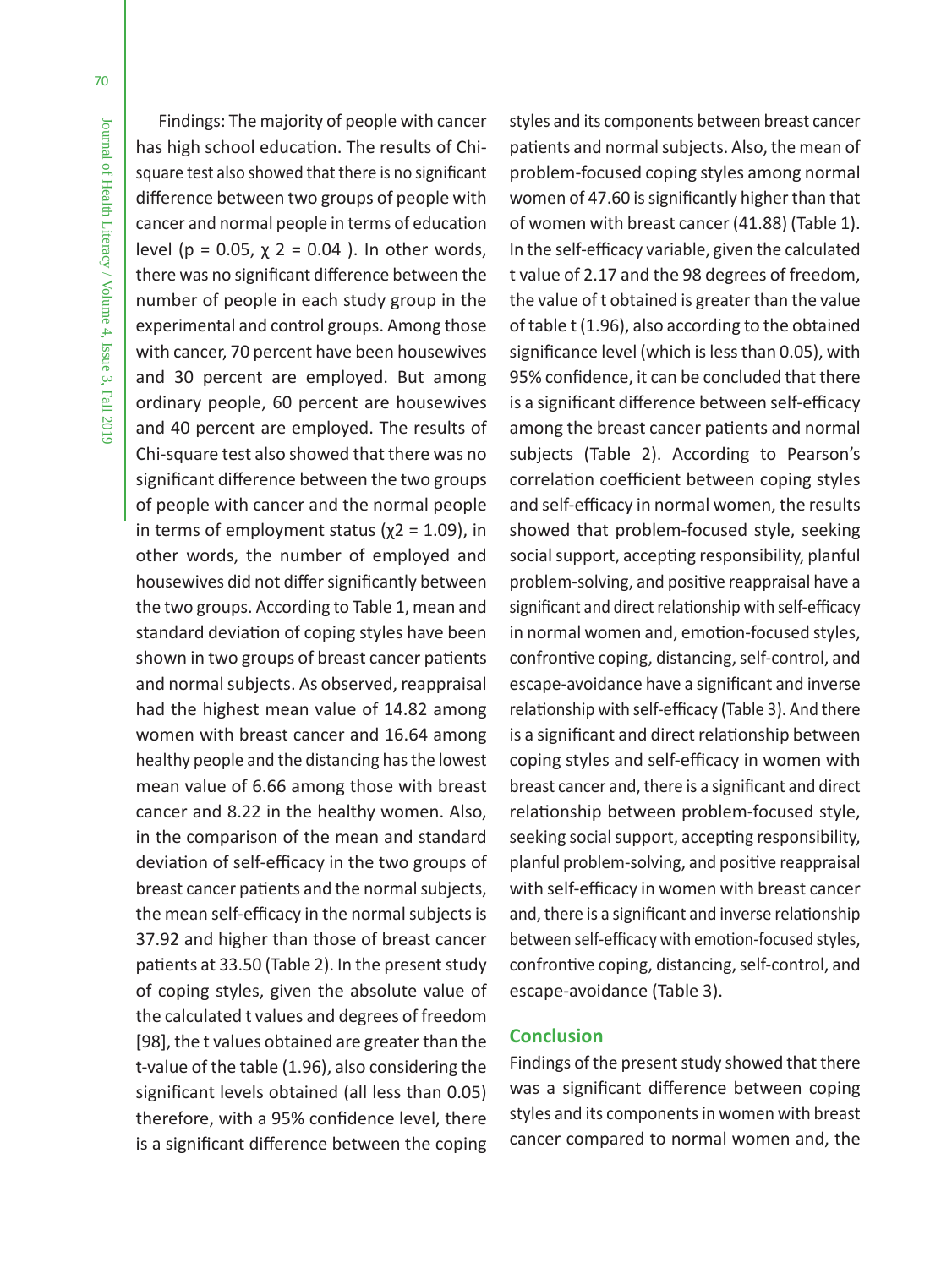|                          | Indicator           | <b>Number</b> | t-value<br><b>Mean</b> |          | <b>Significance level</b> |
|--------------------------|---------------------|---------------|------------------------|----------|---------------------------|
| Problem-focused style    | breast cancer women | 50            | .10.56±44.88           | 2.73     | 0.007                     |
|                          | normal women        | 50            | 36.10±47.60            |          |                           |
|                          | breast cancer women | 50            | 2.49±10.04             | $2.39 -$ | 0.019                     |
| Seeking social support   | normal women        | 50            | 2.09±11.14             |          |                           |
| accepting responsibility | breast cancer women | 50            | $2.33 \pm 6.16$        | 3.01     | 0.003                     |
|                          | normal women        | 50            | $2.34 \pm 7.54$        |          |                           |
| planful problem-solving  | breast cancer women | 50            | 2.73±10.86             | $2.66 -$ | 0.009                     |
|                          | normal women        | 50            | 2.59±12.28             |          |                           |
| positive reappraisal     | breast cancer women | 50            | 3.57±14.82             | 2.47     | 0.015                     |
|                          | normal women        | 50            | 3.79±16.64             |          |                           |
| Emotion-focused          | breast cancer women | 50            | 11.72±37.04            | 2.52     | 0.013                     |
|                          | normal women        | 50            | 11.20±42.82            |          |                           |
| confrontation            | breast cancer women | 50            | 3.31±9.06              | $2.28 -$ | 0.025                     |
|                          | normal women        | 50            | $3.52 \pm 10.62$       |          |                           |
| distancing               | breast cancer women | 50            | $2.71 \pm 6.66$        | 2.94     | 0.004                     |
|                          | normal women        | 50            | $2.58 \pm 8.22$        |          |                           |
| Self-control             | breast cancer women | 50            | 304±10.62              | 2.08     | 0.040                     |
|                          | normal women        | 50            | 2.59±11.80             |          |                           |
| Escape-avoidance         | breast cancer women | 50            | $3.31 \pm 10.70$       | 2.32     | 0.022                     |
|                          | normal women        | 50            | $3.05 \pm 12.18$       |          |                           |

### **Table 1. Mean and standard deviation of coping styles and its components in two groups of women with breast cancer and normal women.**

## **Table 2. Mean and standard deviation of self-efficacy in two groups of women**

|  |  |  |  |  |  | with breast cancer and normal women |
|--|--|--|--|--|--|-------------------------------------|
|--|--|--|--|--|--|-------------------------------------|

|               | <b>Indicator</b>    | <b>Number</b> | <b>Mean</b>      | t-value | Significance level |
|---------------|---------------------|---------------|------------------|---------|--------------------|
| Self-efficacy | breast cancer women | 50            | $9.76 \pm 33.50$ | 2.17    | 0.033              |
|               | normal women        | 50            | 10.63±37.92      |         |                    |

71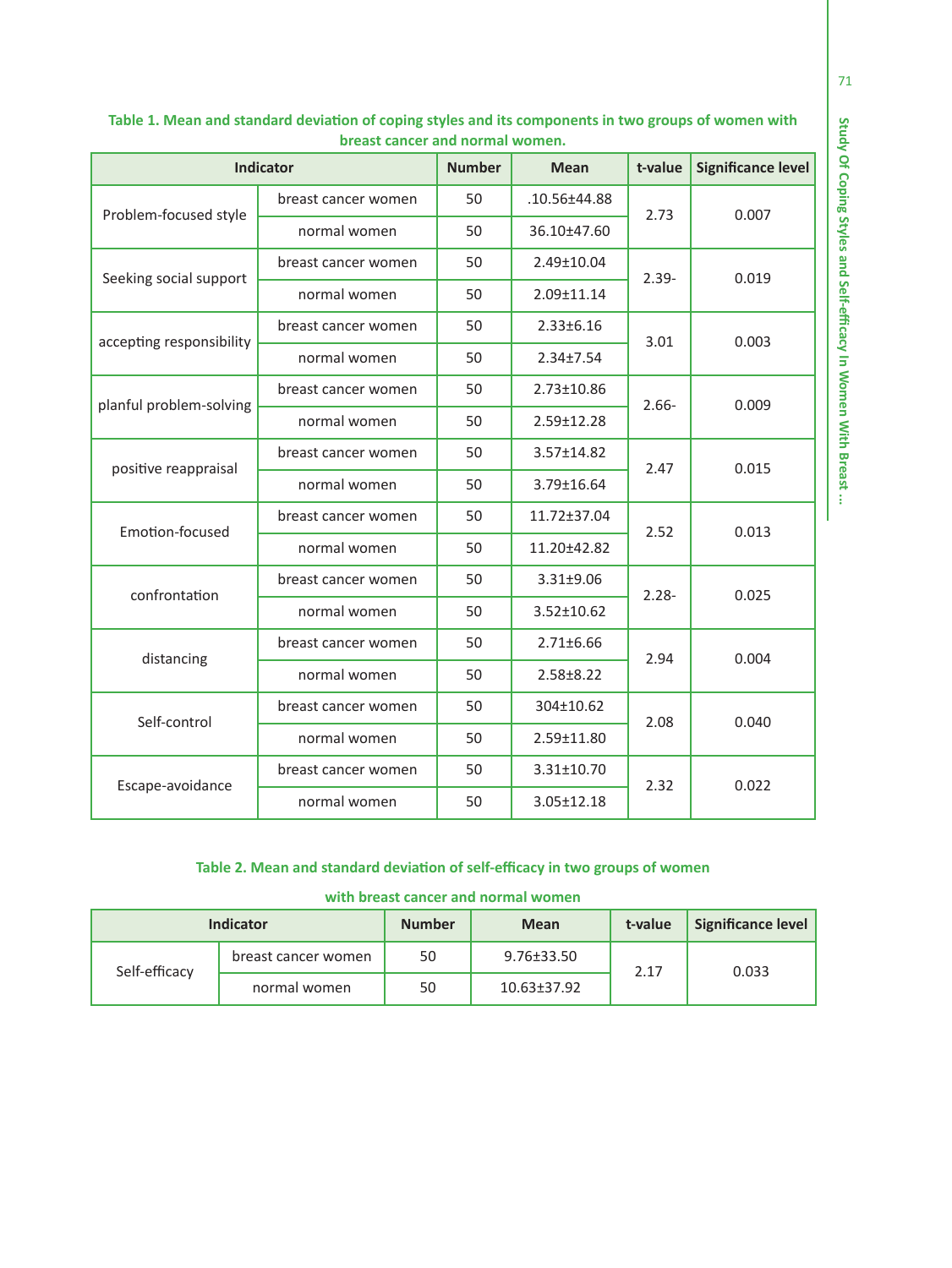| <b>Areas</b>             | subjects            | Self-efficacy |  |  |  |
|--------------------------|---------------------|---------------|--|--|--|
| Problem-focused style    | breast cancer women | 0.918         |  |  |  |
|                          | normal women        | 0.942         |  |  |  |
| Seeking social support   | breast cancer women | 0.908         |  |  |  |
|                          | normal women        | 0.940         |  |  |  |
| Accepting responsibility | breast cancer women | 0.894         |  |  |  |
|                          | normal women        | 0.912         |  |  |  |
| Planful problem solving  | breast cancer women | 0.901         |  |  |  |
|                          | normal women        | 0.921         |  |  |  |
|                          | breast cancer women | 0.838         |  |  |  |
| Positive reappraisal     | normal women        | 0.853         |  |  |  |
| Emotion-focused style    | breast cancer women | 0.757         |  |  |  |
|                          | normal women        | $0.891 -$     |  |  |  |
| confrontation            | breast cancer women | 0.810         |  |  |  |
|                          | normal women        | 0.963         |  |  |  |
| distancing               | breast cancer women | $0.563 -$     |  |  |  |
|                          | normal women        | 0.737         |  |  |  |
| Self-control             | breast cancer women | 0.744         |  |  |  |
|                          | normal women        | $0.835 -$     |  |  |  |
| Escape-avoidance         | breast cancer women | 0.734         |  |  |  |
|                          | normal women        | 0.816         |  |  |  |

**Table 3. Correlation between coping styles and self-efficacy in normal women and women with breast cancer**

#### \*\* All correlations are significant at 0.01 level.

mean coping styles among normal women were significantly higher than those with breast cancer. In this regard, Hamzeh, Birami and Hashemi Nosratabadi (48) and Ahadi, Mehriar, Nafisi, Nikoufar and Jahjanian (49) stated in their research on cancer patients that, considering the importance of cancer as one of the leading causes of mortality in the world and the effect of various factors including psychological factors on its incidence, this study compared some of these factors including coping styles in healthy and cancer women. The results also showed that there was a significant difference between the two groups in terms of coping styles. Hayati and Mahmoodi (2008) in their study showed that most breast cancer patients use strategies such as religious strategy, positive attitude and

hope and optimism, acceptance of the truth of the disease, trying to cure the disease, internal control, positive revision, worry, seeking social support and deliberate forgetfulness. Most of the applied coping styles by Iranian women were positive, and religious belief was used as an important individual resource for accommodation with the disease in these women [44]. In this regard, and in line with the results of this study, it was found that most people with breast cancer use a positive reappraisal strategy and, they are less likely to use strategies such as denial and withdrawal behaviors. Fortinash and Holliday's 2004 study also showed that internal control, humor, supportive systems and religion are sources of coping with stress, and these factors are associated with coping styles in people with

Journal of Health Literacy / Volume 4, Issue 3, Fall 2019

Journal of Health Literacy / Volume 4, Issue 3, Fall 2019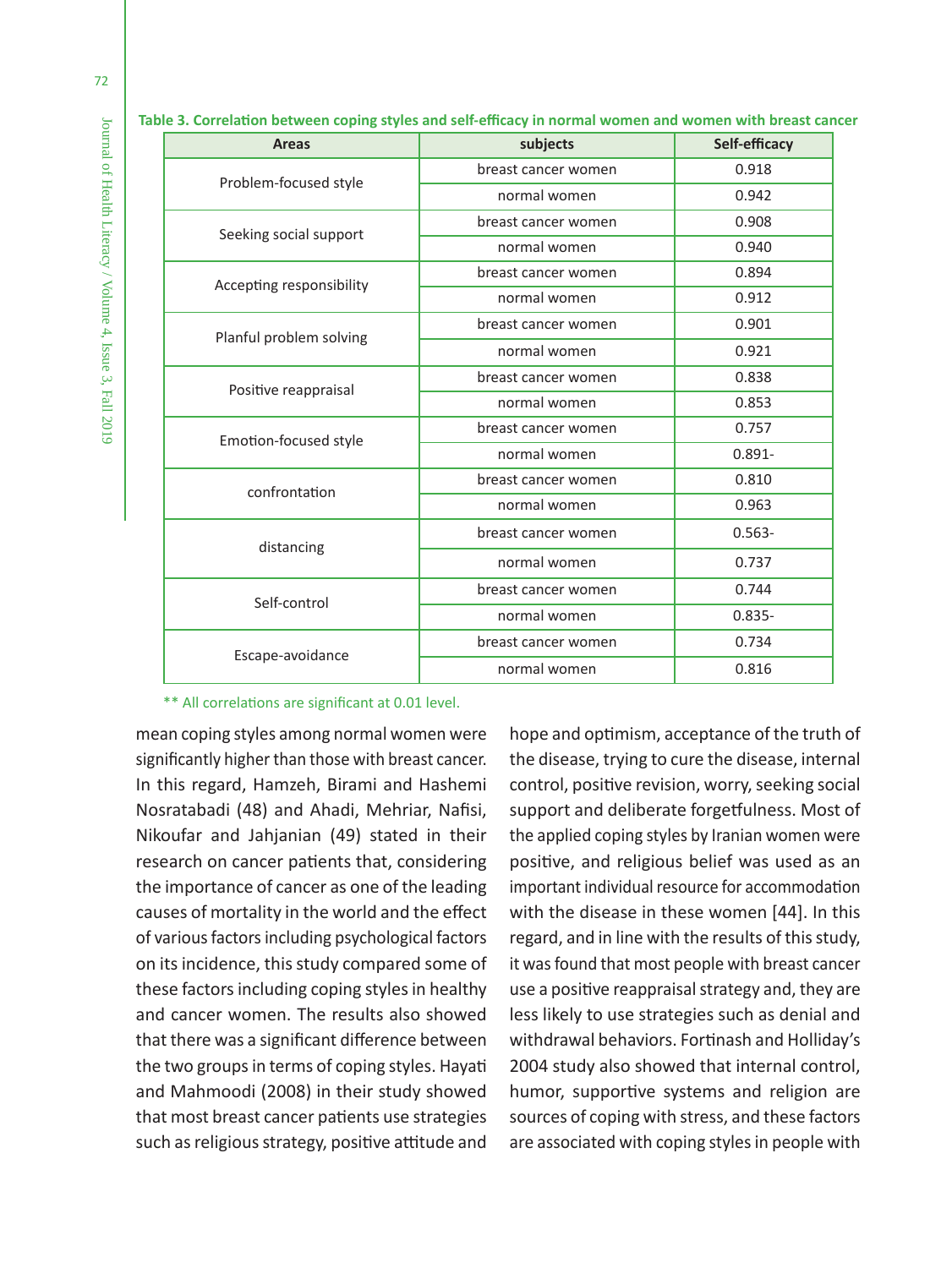73

breast cancer (50). In 2002, Luikin and Compass also showed that cancer patients use more problem-focused coping styles in their later disease stages and after surgery. But people who are in the early months of the disease use an emotion-focused style (51). Therefore, according to the results mentioned, it is important to study coping styles in cancer because it plays an important role in dealing with people with the stresses caused by the disease.

The results of this study also indicate that there is a significant difference between self-efficacy among the breast cancer patients and normal subjects and the mean self-efficacy among normal women was significantly higher than women with breast cancer. Ranjbar Noshahri, Mohaddessi, Asadi Majreh, Hashemi, (2013) in their study, in line with the above study showed that the mean scores of self-efficacy in the normal group were higher than those of the breast cancer group. The results showed that the self-efficacy as a psychological variable has an important role in physical and mental health of people with breast cancer (52). Shoa'e Kazemi (53) and Pajers and Aachson (54) also compared the efficacy of healthy and breast cancer female subjects in a study. The results also showed that women with cancer had lower self-efficacy compared to healthy women, which is consistent with the results of the present study.

The findings of this study showed that there is a significant relationship between coping styles and self-efficacy in normal women. The results showed that the problem-focused style, seeking social support, accepting responsibility, planful problem-solving, and positive reappraisal has a significant and direct relationship with selfefficacy in normal women and, emotion-focused styles, confrontation, distancing, self-accepting and escape-avoidant have significant and inverse relationships with self-efficacy and, there is a significant relationship between coping styles and self-efficacy in women with breast cancer. The results of the above assumptions showed that problem-focused style, seeking social support, accepting responsibility, planful problem solving and positive reappraisal have a significant and direct relationship with self-efficacy in women with breast cancer and emotion-focused, confrontation, distancing, self-accepting and escape-avoidant styles have significant inverse relationship with self-efficacy. In this regard, no research was found on exactly the sample of women with breast cancer, but the research of Rezapour Mirsaleh, Abdi, Rahgardar and Reihani (55) on the sample of students showed that the positive reappraisal coping style hve significant relationship with self-efficacy, which is somewhat consistent with the results of the above study.

According to the results of this study, raising problem-focused coping styles and self-efficacy is recommended, which is recommended by health authorities to provide strategies to improve self-efficacy and change coping styles among women with breast cancer. Health authorities are suggested to work cooperate with counselors and psychologists to develop self-efficacy workshops that can have a positive impact on the coping styles of cancer patients. Self-efficacy training increases self-efficacy therefore, it is suggested to train self-efficacy in future research and examining it in its changes in coping styles of newly diagnosed breast cancer patients undergoing treatment and patients undergoing treatment and regular women, and to provide a comparative study between groups. It is suggested to investigate the effect of training problem solving methods on coping styles, self-efficacy in normal women and women with breast cancer in another study. High self-efficacy empowers women in breast self-examination and a study aimed at breast self- examination in women with self-efficacy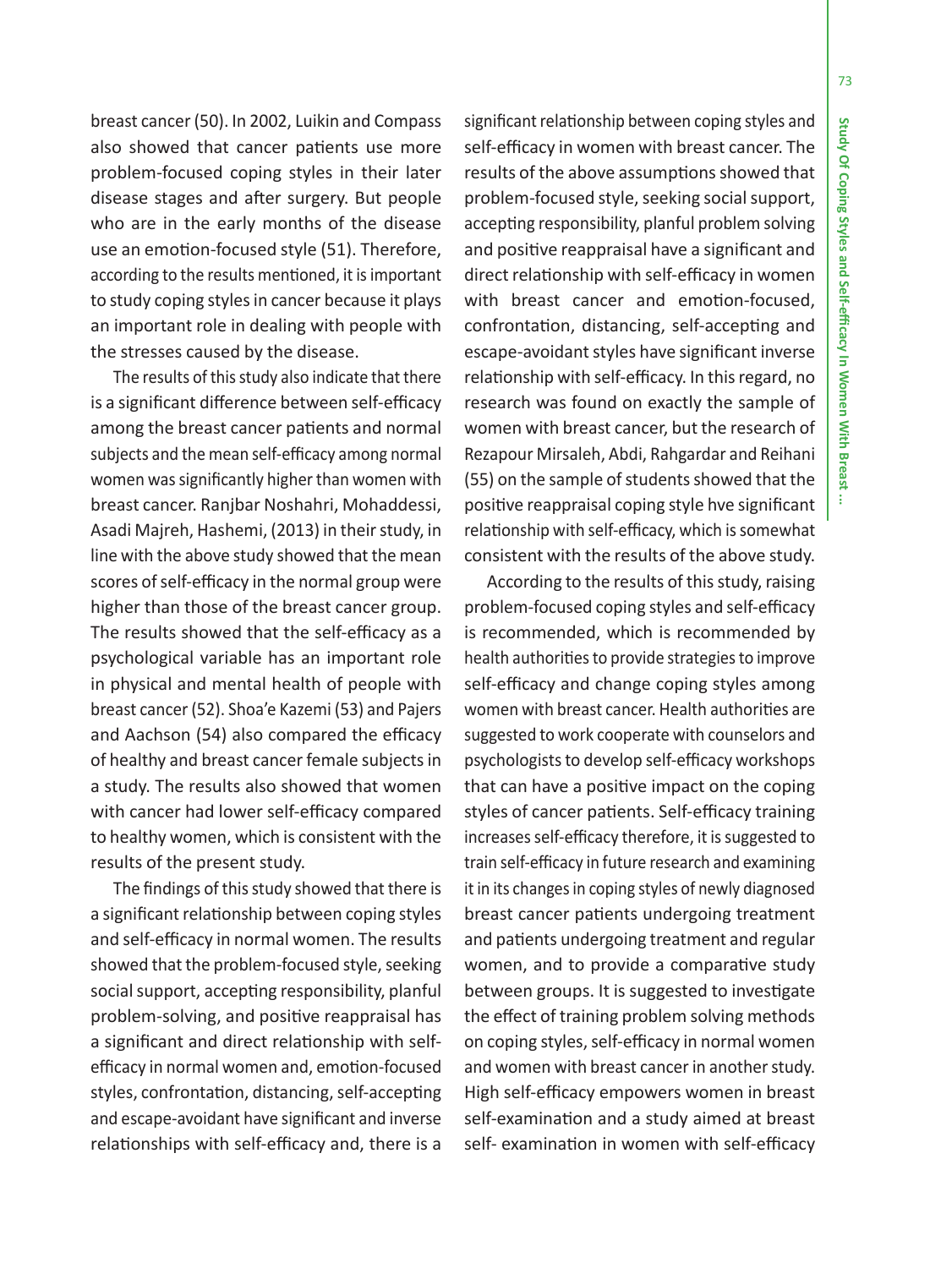training and women who have not had selfefficacy training is recommended. Considering the difficulty and inaccessibility of cancer patients, it is recommended to fill in forms for patient satisfaction in medical centers so that the researcher can have easier access to the sample while the research is in progress and that more people can have a chance to benefit from research.

# One of the limitations of this study is the inability to randomly select samples and not to generalize the results of this study to other communities, because this study was conducted in Mashhad and the results of this study are only generalizable to this community.

**Conclusion:** Problem-based coping styles are associated with high self-efficacy, and emotionfocused coping styles have inverse relationship with self-efficacy. On the one hand, high selfefficacy and problem-focused coping styles cause health-promoting behaviors and adherence to treatment.

**Competing interests:** The authors declare that they have no competing interests.

**Funding:** No financial support was received for this study.

**Acknowledgments:** This study is part of a master's thesis in public psychology conducted by Mojgan Bagheri Moghimi Bahabadi. Finally, the officials of Radiotherapy and Oncology Specialty Center of Imam Reza and Dr. Fatemeh Varshavi Tabrizi, oncology radiotherapy specialist of Mashhad University of Medical Sciences, Mashhad, Iran, are also gratefully acknowledged.

#### **References**

- 1. Hern E. Definition of women's health with male words. Journal of women Available at: htpp // wwwWomen Ir/ health Accessed in: 24/06/2006 2006;[Persian].
- 2. Akbarinjaji N. A Survey on Health Beliefs of Nurses on Breast Self-Examination in Tabriz Medical Centers. Thesis of MSc, Tabriz University of Medical Sciences.1999.
- 3. Tabrizi, Saeed, Akbari, Mohammad Esmaeil, Dorkhi, Razieh,

Haghighitkhah, Hamid Reza. Breast Cancer and Technical Analysis of its Diagnostic Methods (Medical Physics - Engineering and Imaging) - Tehran: Neutrality.2011.

- 4. Loibl S , von Minckwitz G, Gwyn K , Ellis P, Blohmer JU , Schlegelberger B KM, Harder S , Theriault RL , Crivellari D , Klingebiel T, Louwen F, Kaufmann M. Breast carcinoma during pregnancy. International recommendations from an expert meeting Cancer. 2006;1066:237-46. h tt ps://doi.org /10.1002/cncr.21610 PMid:16342247
- 5. Society AC. The global economic cost of cancer. The American Cancer Society, Inc. 2010.
- 6. Center Disease Management, Ministry of Health, Medical Education. State Report on Cancer Registration, Tehran, Ministry of Health and Medical Education.2004.
- 7. Center for disease management, Health Deputy, Ministry of Health, Medical Education. National Report on Cancer Registrations in Tehran in 2003: Dalek Publications, Summer 6.84.2003.
- 8. Review SCS. 1975-2006. 2010; based on November (2008). SEER data submission. Available at: http:// seer.cancer.gov/ csr/1975\_2006/. August 8, 2010.
- 9. Valdivieso M , al e. Cancer survivors in the United States: a review of the literature and a call to action. International Journal of Medical Sciences. 2012;9(2):163. h tt ps://doi.org/10.7150/ijms.3827 PMid:22275855 PMCid:PMC3264952
- 10. Carlson M, Armand M, Bachman M, Flatters U. Evaluation of quality of life in women with breast cancer in complementary and conventional care. Acta Oncologica. 2004;43:27-34. https://doi.org/10.1080/02841860310020339 PMid:15068317
- 11. Association.(AMA) AM. The American Medical Association encyclopedia of medicine. New York : Random House. 1989.
- 12. USDHHS. (United States Department of Health and Human Services).A nurse s guide for teaching patients undergoing cancer chemotherapy (Publication No .NIH.83-2484). Washington. DC : US Government Printing Office. 1983.
- 13. Williams C, J. Cancer biology and management :An introduction New York:Wiley. 1990.
- 14. Sarafino, Edwards. health Psychology. Translation of a group of translators under the supervision of Elahe Mirzaeeitran: Growth (2005). 1940
- 15. Lazarus RS, Folkman S. Stress, appraisal and coping. New York,Springer 1984A.
- 16. Lazarus RS, Folkman S. The Concept of Coping in Stress,Appraisal, and Coping. New York Spinger. 1984B.
- 17. Lazarus R, S, Folkman S. Transactional theory and research on emotions and coping. European Journal of Personality. 1987;1:141-70. https://doi.org/10.1002/per.2410010304
- 18. Lev E, L, Daley K, M, Conner N, E, Reith M, Fernandez C, Owen S, V. An intervention to increase quality of life and self-care self-efficacy and decrease symptoms in breast cancer patients.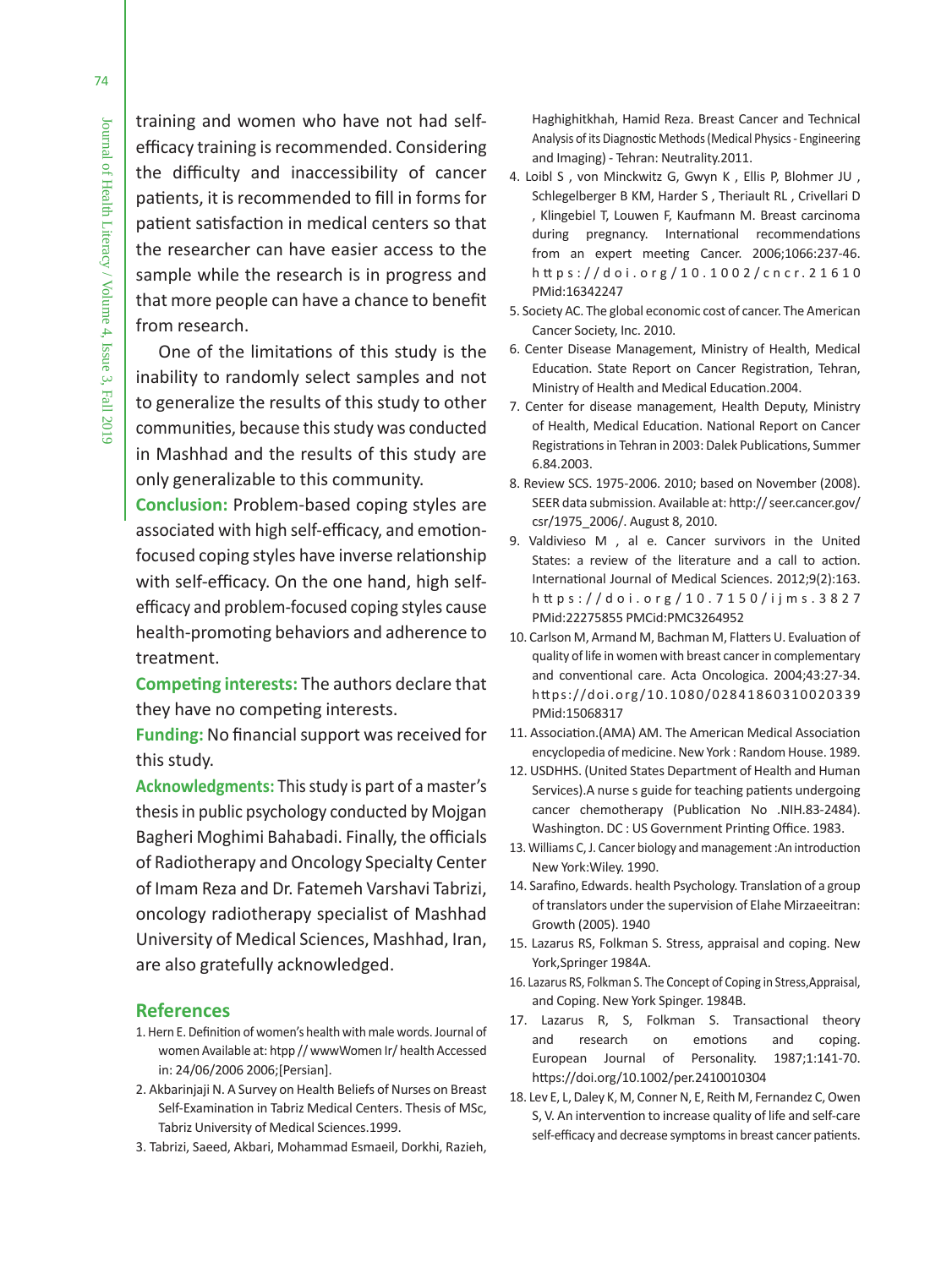÷

75

Scholarly Inquiry for Nursing Practice 2001;15(3):277-94.

- 19. Haas B. Focus on health promotion: self-efficacy in oncology nursing research and practice. Health Promotion Pract. 2005;6:37--43 DOI: 10.1177/ 1524839904266790. https://doi.org/10.1177/1524839904266790 PMid:15574526
- 20. Bandura A. Guide for Constructing Self-Efficacy Scales. Stanford, CA, USA: Stanford University. 2001.
- 21. Bandura A. Cultivate self-efficacy for personal and organizational effectiveness. In: Locke EA Handbook of principles of organization behavior, Oxford UK: Blackwell. 2000:120-36.
- 22. Petticrew M, Fraser J, Regan M. Adverse life events and risk of breast cancer: A meta- analysis. British J Health psychol. 1999;4:1-17. https://doi.org/10.1348/135910799168434
- 23. Cooper ML, Agocha VB, Sheldon MS. A Motivation Perspective on Risky Behaviovor: The Role of Personality and Affect Regulatory Process. Journal of Personality. 2000;68: 1059-88. https://doi.org/10.1111/1467-6494.00126 PMid:11130732
- 24. Biondi M, Pancher P. Clinical Research Strategics in Psychoimmunology. A Review of 46 Human Research Studies New York: Wiley1972-1992. 1995.
- 25. Leonard B, E. Stress and the Immune System. New York: Wiley. 1995.
- 26. Dunn AJ. Psychoneuroimmunology: Introdaction and General Perspectives. New York: Wiley. 1995.
- 27. Levy S, M, Heiden L. Depression, Distress, and Immunity: Risk Factors for Infectious Disease. The Journal of Stress Medicine. 1991;7:45-51. https://doi.org/10.1002/smi.2460070109
- 28. Zautra AJ, Okun M, A, Robinson S, E, Lee D, Roth S, H., , Emmanual J. Life Stress and Lymphoyte Alterations Among Patients with Rheumatoid Arthritis. Journal of Health Psychology. 1999;8:1-14. https://doi.org/10.1037/0278-6133.8.1.1
- 29. Eiser J, Riazi A, Eiser, C, Hammersley S, Tooke J. Predictors of psychological well-being in types 1 and 2 diabetes. Psychology and Health. 2001;15:99-110. https://doi.org/10.1080/08870440108405492
- 30. Robinson-Smith G, Johnston M, Allen J. Self-care self-efficacy, quality of life, and depression after stroke. Archives of physical medicine and rehabilitation. 2000;81(4):460-4. h tt ps://doi.org /10.1053/mr.2000.3863 PMid:10768536
- 31. Baban A, C C. Changing health-risk behaviors: a review of theory and evidence-based interventions in health psychology. J Cogn Behav Psychother. 2007;7(1):45-67.
- 32. Karimi M, Niknami S, Aminshokravi F, Shamsi M, Hatami A. The relationship of breast self-examination with self-esteem and perceived benefits/barriers of self-efficacy in health volunteers of Zarandieh City. Article in Persian. 2009;JBD:2(2):41-8.
- 33. Pender N, Murdaugh C, Parsons M. Health promotion in nursing practice. 4th ed Englewood Cliffs: Prentice- Hall Health. 2002:140-45.
- 34. Tennstedt S. Empowering older patients to

communicate more effectively in the medical encounter. Clin Geriatr Med 16: 61-70, ix. 2000. https://doi.org/10.1016/S0749-0690(05)70008-2

- 35. Nezo C, M, Nezo A, M, Friedman S, H, Houts P, S, DelliCarpin L, A, Nemeth CB, et al. Cancer and psychological distress. Two investigations. 1999.
- 36. Vitaliano P, P, DeWolfe D, J, Maiuro R, D, Russo J, Katon W. Appraised changeability of a stressor as a modifier of the relationship between coping and psychological distress: a test of hypothesis of fit. Journal of Personality and Social Psychology. 1990;59:582-92. https://doi.org/10.1037/0022-3514.59.3.582 PMid:2231287
- 37. Reynolds P, Susan H, Myriam T, James J, Peggy B, Boyd V, W. Use of Coping Strategis and Breast Cancer Survival: Results. 2000.
- 38. Ransom S, Jacobsen P, Schmidit J, E, Andrykowski M, A. Relationshipe of Problem-focused Coping Strategies to Changes in Quality of Life Following Treatment for Early Stage Breast Cancer. Journal of Pain and Symptom Management. 2005;3:243-53. https://doi.org/10.1016/j.jpainsymman.2005.03.013 PMid:16183008
- 39. Aghajani, Sifa. Investigating the relationship between cancerspecific personality and stress coping strategies in students of Ardabil University. Master's Degree in Psychology, Faculty of Humanities, Tarbiat Modares University. 1997.
- 40. Ashing TK, Padilla G, Tejero j, Kagawa-Singer M. Understanding the breast cancer experience ofAsian American women. Psycho-Oncology. 2003;12(38-58). h tt ps://doi.org/10.1002/pon.632 PMid:12548647
- 41. Mahon S. Site Specific Cancer Series: Breast Cancer. Pittsburgh: Oncology Nursing Society. 2007.
- 42. Lazarus R, S, Folkman S. Coping and adaptation. In: Gentry WD (ed) Handbook of Behavioral Medicine. Guilford, New York. 1985.
- 43. Arrhy, akram Comparison of personality characteristics, excitement and coping strategies in addicted HIV positive patients and normal group. Master's Thesis Undergraduate School of Educational Sciences and Psychology, Tabriz University. 2008.
- 44. Hiati, Farkhondeh, Mahmoudi, Mahmoud. Coping strategies for stress in women with breast cancer referring to hospitals affiliated to Tehran University of Medical Sciences. Journal of Breast Diseases of the First Year. 2008; 2:38.
- 45. Sherer M, M, Maddux E. The self- efficacy scale: Construction and validation. Psychology Report. 1982;51:663-71. https://doi.org/10.2466/pr0.1982.51.2.663
- 46. Braty Bakhtiari, Siamak. A Study of the Simple and Multiple Relationships of Self-Effective, Self-esteem and Insider's Variables with Academic Performance in Third-Level Students of the New Graduate School. Master's thesis, Faculty of Education and Psychology: Ahwaz University.1997.
- 47. Keramati, Hadi, Shahraara, Mehrnaz. The study of the role of perceived self-efficacy in mathematical performance.